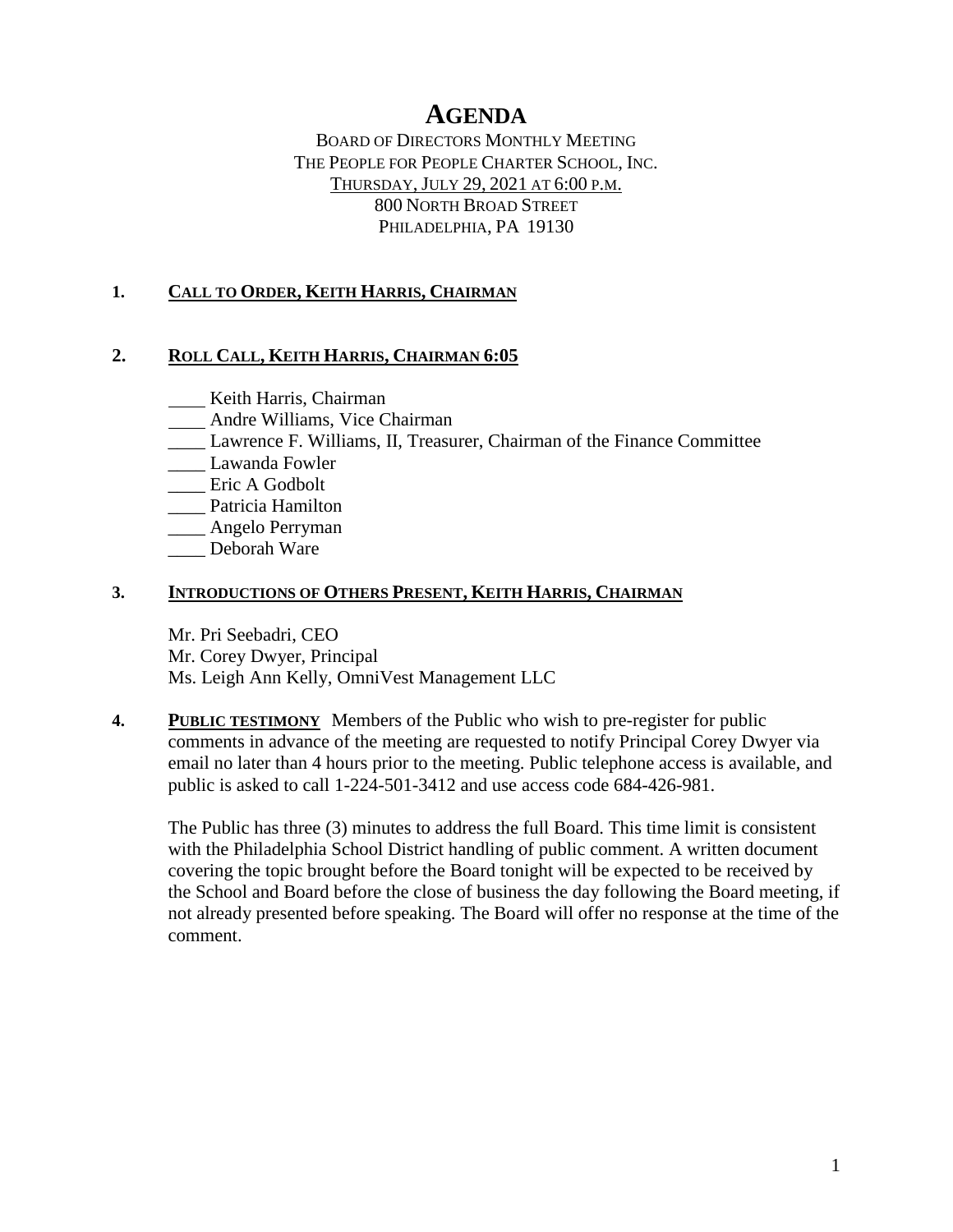## **PFPCS AGENDA**

#### **5. BOARD MEMBER UPDATE, KEITH HARRIS, CHAIRMAN**

The Board of Directors' Meeting for today, Thursday, July 29, 2021 is being held virtually due to COVID-19 and in compliance with CDC guidelines. The Board Members are participating via GoToMeeting sponsored by OmniVest to review the documents to be approved and the Public has the availability to listening via a conference line posted on the School's website; the handouts are available to the public upon request. The Public could register for public comments with Corey Dwyer prior to the meeting.

#### **6. APPROVE MINUTES FROM THE BOARD OF DIRECTORS MEETING ON MAY 27, 2021 AND JUNE 24, 2021. KEITH HARRIS, CHAIRMAN.**

The Board recommends approval of the Board of Directors Meeting Minutes for Thursday, May 27, 2021 and June 24, 2021.

Motion by: \_\_\_\_\_\_\_\_\_\_\_\_\_\_\_\_ Seconded by: \_\_\_\_\_\_\_\_\_\_\_\_\_\_\_\_ **Roll Call** Keith Harris \_\_\_\_\_\_\_\_\_yes \_\_\_\_\_\_no Andre Williams yes no Lawrence F. Williams, II yes no Lawanda Fowler yes no Eric Godbolt yes no Patricia Hamilton yes no Angelo Perryman yes no Deborah Ware \_\_\_\_\_yes \_\_\_\_\_no

Pass Fail \_\_\_\_\_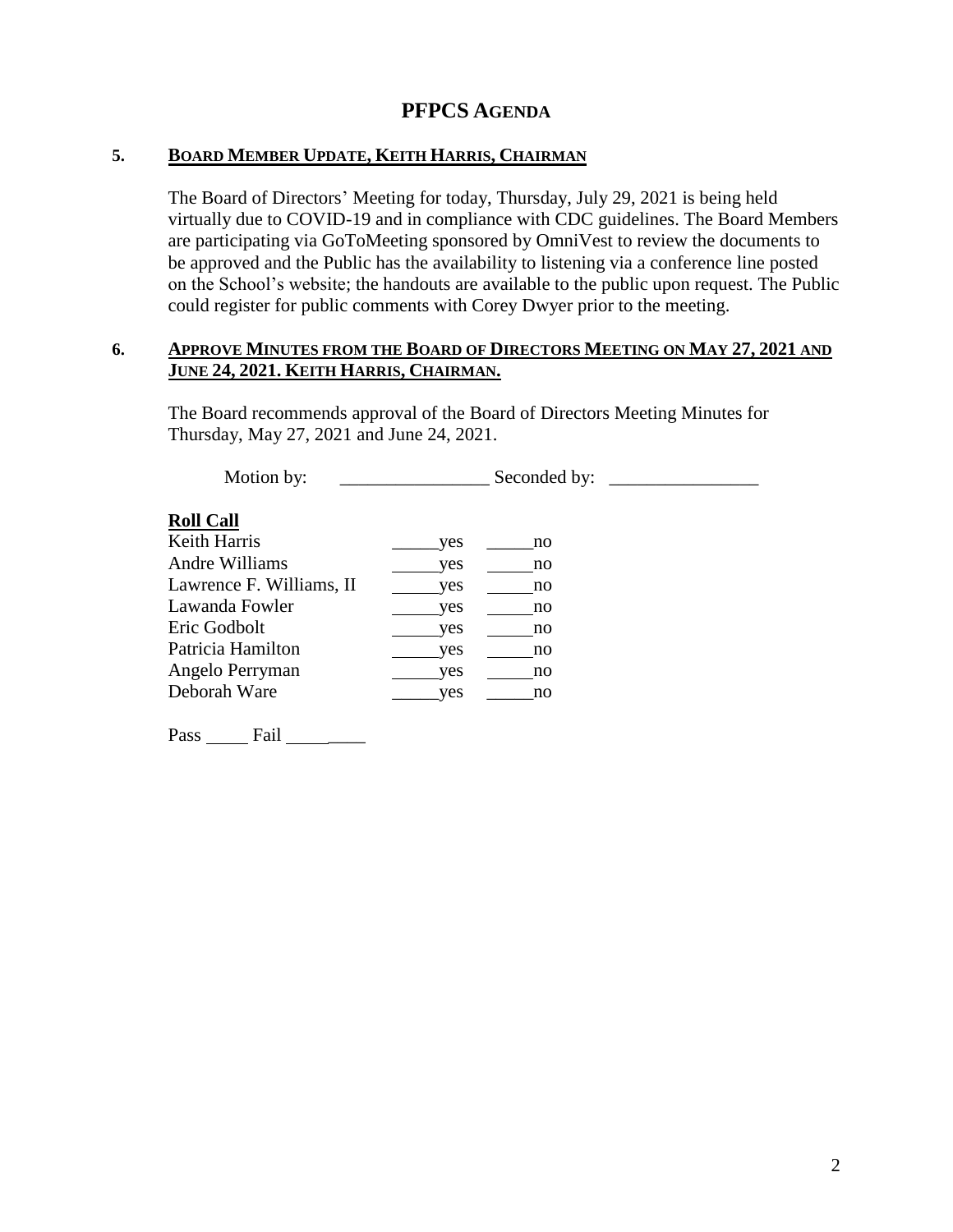## **PFPCS AGENDA**

### **7. APPROVE THE PEOPLE FOR PEOPLE CHARTER SCHOOL FINANCIALS FOR THE FISCAL YEAR ENDING JUNE 30, 2021.**

The Board recommends approval of the People for People Charter School Financials for the Fiscal Year June 30, 2021.

Motion by: \_\_\_\_\_\_\_\_\_\_\_\_\_\_\_\_ Seconded by: \_\_\_\_\_\_\_\_\_\_\_\_\_\_\_\_

#### **Roll Call**

| Keith Harris             | yes | no |
|--------------------------|-----|----|
| Andre Williams           | yes | no |
| Lawrence F. Williams, II | yes | no |
| Lawanda Fowler           | yes | no |
| Eric Godbolt             | yes | no |
| Patricia Hamilton        | yes | no |
| Angelo Perryman          | yes | no |
| Deborah Ware             | ves | no |
|                          |     |    |

Pass \_\_\_\_\_\_\_ Fail \_\_\_\_\_\_\_\_\_\_

### **8. ADMINISTRATOR REPORTS, MR. SEEBADRI, AND OTHERS.**

The Board recommends approval of the Administrator Reports as reported by Mr. Seebadri, and others.

| Motion by:               |     | Seconded by: |  |
|--------------------------|-----|--------------|--|
| <b>Roll Call</b>         |     |              |  |
| <b>Keith Harris</b>      | yes | no           |  |
| Andre Williams           | yes | no           |  |
| Lawrence F. Williams, II | yes | no           |  |
| Khaalis Carter           | yes | no           |  |
| Lawanda Fowler           | yes | no           |  |
| Eric Godbolt             | yes | no           |  |
| Patricia Hamilton        | yes | no           |  |
| Angelo Perryman          | yes | no           |  |
| Deborah Ware             | yes | no           |  |
|                          |     |              |  |

Pass \_\_\_\_\_\_\_ Fail \_\_\_\_\_\_\_\_\_\_\_\_